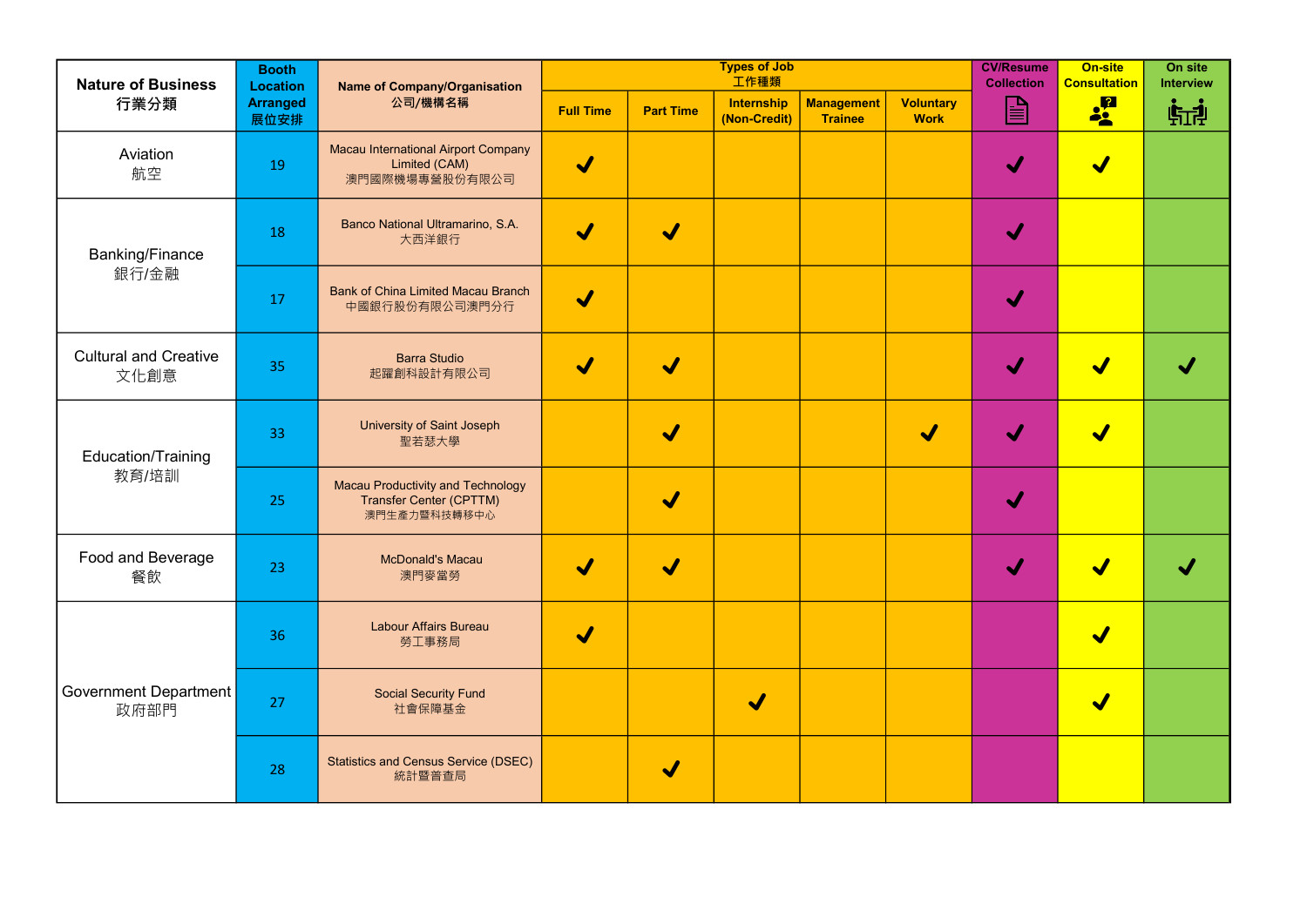| <b>Nature of Business</b><br>行業分類 | <b>Booth</b><br>Location | <b>Name of Company/Organisation</b><br>公司/機構名稱  |                            |                            | <b>Types of Job</b><br>工作種類       | <b>CV/Resume</b><br><b>Collection</b> | On-site<br><b>Consultation</b>  | On site<br><b>Interview</b> |                            |              |
|-----------------------------------|--------------------------|-------------------------------------------------|----------------------------|----------------------------|-----------------------------------|---------------------------------------|---------------------------------|-----------------------------|----------------------------|--------------|
|                                   | <b>Arranged</b><br>展位安排  |                                                 | <b>Full Time</b>           | <b>Part Time</b>           | <b>Internship</b><br>(Non-Credit) | <b>Management</b><br><b>Trainee</b>   | <b>Voluntary</b><br><b>Work</b> | $\mathbf{E}$                | <b>of</b> a                | <b>FITA!</b> |
| Hotel/Resort<br>酒店/度假村            | $\mathbf{1}$             | <b>Galaxy Entertainment Group</b><br>銀河娛樂集團     | $\blacklozenge$            |                            |                                   |                                       |                                 |                             | $\blacktriangledown$       |              |
|                                   | 2 <sup>1</sup>           | L'Arc Macau<br>澳門凱旋門                            | $\blacklozenge$            | $\boldsymbol{\mathcal{N}}$ |                                   |                                       |                                 | $\blacktriangleright$       | $\blacktriangledown$       |              |
|                                   | $\overline{3}$           | Lisboeta Macau/<br>澳門葡京人                        | $\blacklozenge$            | $\blacktriangledown$       |                                   |                                       |                                 | $\blacklozenge$             |                            |              |
|                                   | 22                       | <b>Macau Fisherman's Wharf</b><br>澳門漁人碼頭        | $\blacklozenge$            |                            |                                   |                                       |                                 | $\blacktriangleright$       | $\boldsymbol{\mathcal{N}}$ |              |
|                                   | 5                        | Melco Resorts & Entertainment<br>新濠博亞娛樂         | $\blacktriangledown$       |                            | $\blacktriangledown$              |                                       |                                 |                             |                            |              |
|                                   | 4                        | <b>MGM</b><br>美高梅                               | $\blacktriangledown$       |                            |                                   |                                       |                                 |                             |                            |              |
|                                   | 6 <sup>1</sup>           | Sands China Ltd.<br>金沙中國有限公司                    | $\blacktriangledown$       |                            |                                   |                                       |                                 |                             |                            |              |
|                                   | 7                        | SJM Resorts, S.A.<br>澳娛綜合度假股份有限公司               | $\blacktriangledown$       |                            |                                   |                                       |                                 |                             |                            |              |
|                                   | 8                        | Wynn Resorts (Macau) Limited<br>永利渡假村(澳門)股份有限公司 | $\boldsymbol{\mathcal{N}}$ |                            |                                   |                                       |                                 |                             |                            |              |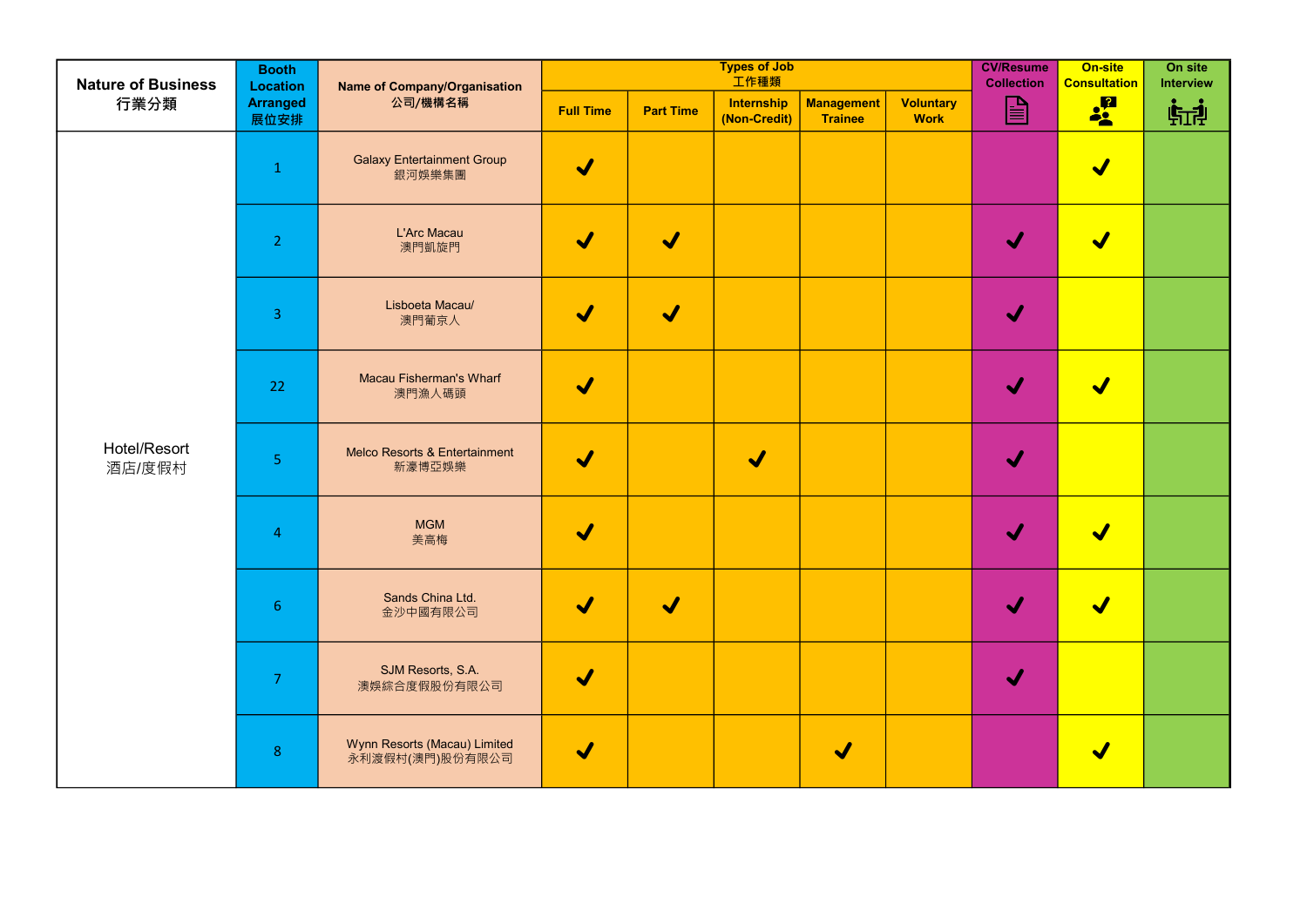| <b>Nature of Business</b>        | <b>Booth</b><br><b>Location</b><br><b>Arranged</b><br>展位安排 | <b>Name of Company/Organisation</b><br>公司/機構名稱                                                                           |                      |                      | <b>Types of Job</b><br>工作種類       | <b>CV/Resume</b><br><b>Collection</b> | On-site<br><b>Consultation</b>  | On site<br><b>Interview</b> |                       |    |
|----------------------------------|------------------------------------------------------------|--------------------------------------------------------------------------------------------------------------------------|----------------------|----------------------|-----------------------------------|---------------------------------------|---------------------------------|-----------------------------|-----------------------|----|
| 行業分類                             |                                                            |                                                                                                                          | <b>Full Time</b>     | <b>Part Time</b>     | <b>Internship</b><br>(Non-Credit) | <b>Management</b><br><b>Trainee</b>   | <b>Voluntary</b><br><b>Work</b> | $\triangleq$                | <b>of</b>             | 临地 |
| <b>Human Resources</b><br>人力資源   | 10                                                         | <b>EvolutionHR Consultancy Limited</b><br>EvolutionHR 諮詢有限公司                                                             | $\blacktriangledown$ | V                    | $\blacktriangledown$              |                                       |                                 |                             |                       |    |
|                                  | 11                                                         | JC Human Resources Consulting<br>JC人力資源顧問                                                                                | $\blacktriangledown$ | $\blacktriangledown$ |                                   |                                       |                                 |                             | $\blacktriangleright$ |    |
|                                  | 12                                                         | Manpower Service (Macau) Limited<br>萬寶盛華服務(澳門)有限公司                                                                       | $\blacktriangledown$ |                      |                                   |                                       |                                 |                             |                       |    |
|                                  | 13                                                         | MSS Recruitment - hello-jobs.com<br>MSS全策顧問 - 哈囉好工網                                                                      | V                    |                      |                                   |                                       |                                 |                             |                       |    |
|                                  | 14                                                         | <b>TalentGroup Asis Limited</b><br>聚賢亞洲有限公司                                                                              | $\blacktriangledown$ |                      |                                   |                                       |                                 |                             |                       |    |
| Integrated<br>綜合                 | 26                                                         | <b>CSI Group</b><br>CSI 集團                                                                                               | $\blacktriangledown$ | $\blacktriangledown$ | $\blacktriangledown$              |                                       | $\blacklozenge$                 |                             |                       |    |
| Non-Profit Organisation<br>非牟利機構 | 30, 31, 32                                                 | Guangdong-Hong Kong-Macao Greater<br><b>Bay Area Economic And Trade</b><br><b>Promotion Association</b><br>粵港澳大灣區經濟貿易促進會 | $\blacktriangledown$ |                      |                                   |                                       |                                 |                             |                       |    |
|                                  | 29                                                         | Nansha Youth Federation, Guangzhou<br>廣州市南沙區青年聯合會                                                                        |                      |                      | $\blacklozenge$                   |                                       |                                 |                             |                       |    |